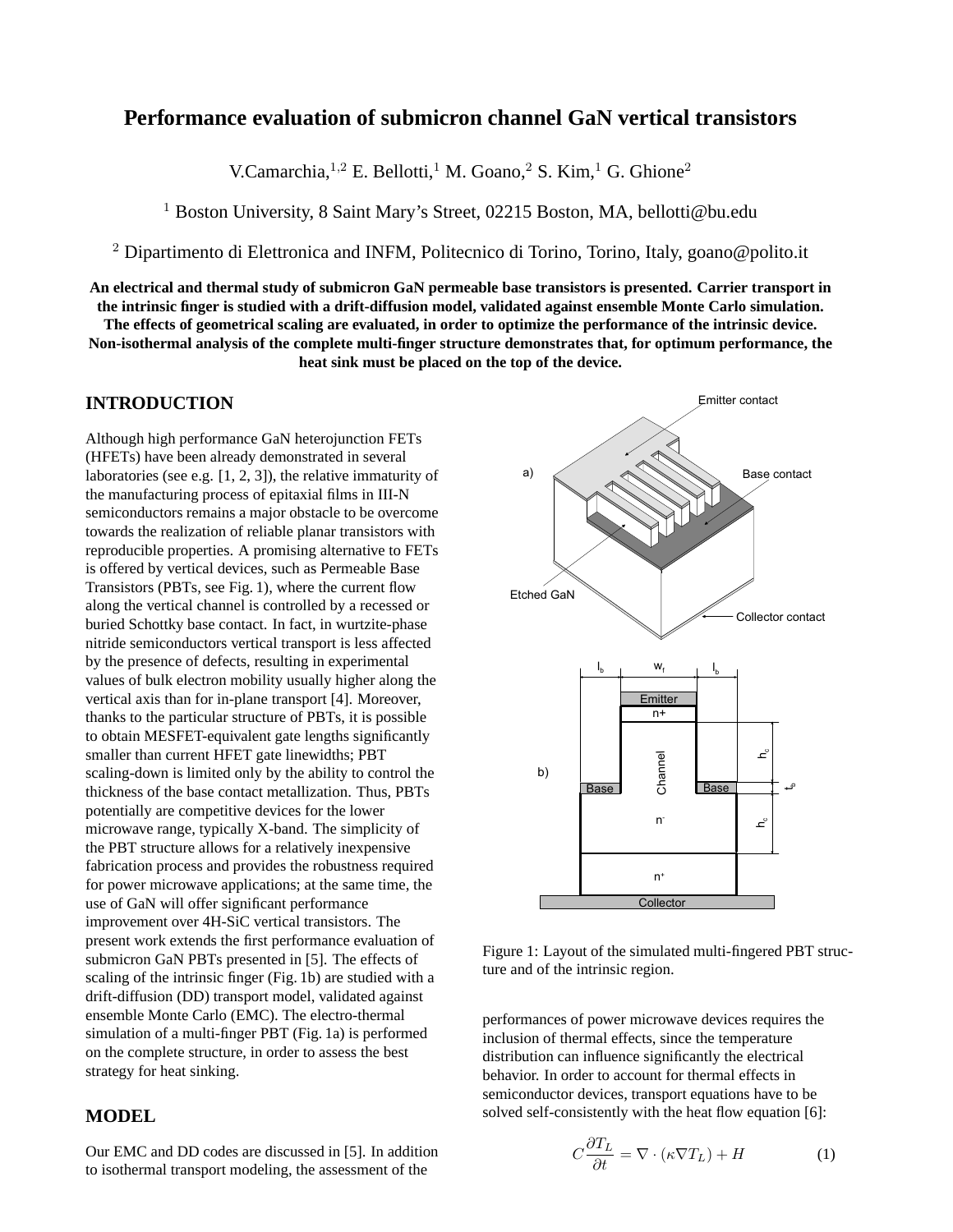where  $\kappa$  is the thermal conductivity,  $C = \rho c$  is the heat capacitance,  $\rho$  is the specific mass density and c is the specific heat of the material. In general,  $\kappa$  and C are temperature dependent. Since we do not consider here transient effects, the temperature dependence of  $C$  can be neglected. For thermal conductivity, the simple power law model  $\kappa(T) = \kappa_{300}/(T/300)^{1.5}$  is commonly used [6]. The experimental value of  $\kappa$  at 300 K for GaN is about 1.5 W/cm [7, 8]. The terms H and  $T_L$  denote the locally generated heat and the local lattice temperature. For the heat generation term, the following model has been used [6]:

$$
H = \left[\frac{\left|\overrightarrow{J_n}\right|^2}{q\mu_n n} + \frac{\left|\overrightarrow{J_p}\right|^2}{q\mu_p p}\right] - T_L \left(\overrightarrow{J_n} \nabla P_n + \overrightarrow{J_p} \nabla P_p\right) +
$$

$$
+ q(R - G) \left[T_L \left(P_p - P_n\right) + \phi_p - \phi_n\right]
$$
(2)

The first term on the RHS of (2) represents Joule heat dissipation; the second term is the contribution from the Peltier and Thomson effects; the last term is the heating/cooling determined by carrier generation and recombination. When the heat flow equation (1) is included in DD simulation, the DD current equations have to be supplemented by additional terms:

$$
\vec{J}_n = -q\mu_n n \left( \nabla \phi_n + P_n \nabla T_L \right)
$$
  
\n
$$
\vec{J}_p = -q\mu_p p \left( \nabla \phi_p + P_p \nabla T_L \right).
$$
\n(3)

The absolute thermoelectric power for electrons and holes,  $P_n$  and  $P_p$ , are determined as follows [9]:

$$
P_n = \frac{k_B}{q} \left[ \ln \frac{n}{N_c} - \left( \frac{5}{2} + \nu_n \right) \right]
$$
  
\n
$$
P_p = \frac{k_B}{q} \left[ \ln \frac{p}{N_v} - \left( \frac{5}{2} + \nu_p \right) \right]
$$
 (4)

where  $k_B$  is the Boltzmann constant;  $\nu_n$  and  $\nu_p$  describe the average energy dependence of the electron and hole momentum relaxation times as  $\tau_n \approx E^{\nu_n}$ ,  $\tau_p \approx E^{\nu_p}$ , respectively. The lattice temperature dependence of the low field electron mobility is approximated as:

$$
\mu_0(T_L) = \mu_0 \left(\frac{T_L}{300}\right)^\alpha \tag{5}
$$

where  $\mu_0$  is the low field mobility at 300 K, and the value of  $\alpha$  has been obtained from [10].

#### **SIMULATION RESULTS**

The DD model used for the scaling and electro-thermal analyses is based on transport parameters derived from EMC [10], and its validation has included comparisons with EMC device simulations. Fig. 2 reports the calculated  $I - V$  characteristics of the intrinsic cell of a



Figure 2: Calculated GaN PBT output characteristics: EMC (solid lines), DD (dash-dotted lines).

 $l_b = 0.1 \,\mu\text{m}$ ) [5]; the agreement between EMC and DD is very good up to  $V_{CE} \approx 10$  V. The discrepancies at higher collector-emitter voltages can be traced back to the electron nonlinear transport regime in the channel, and could be significantly reduced by replacing DD with an energy-balance analysis [5], though it would imply a relevant increase in simulation complexity and computational cost.

 $H = \left| \frac{q_{\text{min}}}{q_{\text{min}} + \frac{1}{q_{\text{min}}}} \right| = T_1 \left( J_2 \nabla P_2 + J_3 \nabla P_3 \right) = 0$ <br>  $\therefore q_l (R - G) | I_L (F_1 - F_1) | \phi_l - \phi_h |$ <br>  $\therefore Q_l (R - G) | I_L (F_1 - F_1) | \phi_l - \phi_h |$ <br>  $\therefore Q_l (R - G) | I_L (F_1 - F_1) | \phi_l - \phi_h |$ <br>  $\therefore Q_l (R - G) | I_R (F_1 - F_1) | \phi_l - \phi_h |$ <br>  $\phi$ The dependence of the electrical characteristics of etched-emitter PBTs on the geometrical dimensions and doping concentrations has been studied with two different approaches. First, the finger width  $w_f$  has been changed by a factor  $K$  and the doping has been scaled accordingly to a factor  $1/K^2$ , in order to maintain the same depletion width at the middle of the device channel. The finger height and the metallization thickness have been kept constant, thus neglecting the two-dimensional nature of the base contact. The most important device parameters have been evaluated for  $w_f$ equal to 150 nm, 200 nm, 250 nm and 300 nm, while the other dimensions have been chosen as  $h_c = 0.3 \,\mu$ m and  $t_b = 70$  nm. As can be seen from Table 1, the cut-off frequency  $f_T$  decreases from 72 GHz for the smaller device down to 54 Ghz for the device with the larger finger width. The transconductance  $g_m$  presents the same trend. The smallest device has  $g_m = 250$  mS/mm, which is comparable to the results obtained for conventional pHEMTs [11] and for the present generation of AlGaN/GaN HFETs [12]. The breakdown voltage for all these devices is estimated to be in excess of 80 V.

Second, also  $t_b$  has been scaled by a factor  $K$ , in order to take into account the two-dimensional nature of the base contact, and to evaluate at the same time the sensitivity of the device performances to the metallization thickness. From the values presented in Table 2, it is clear that the additional adjustment of the base thickness improves the device characteristics. It can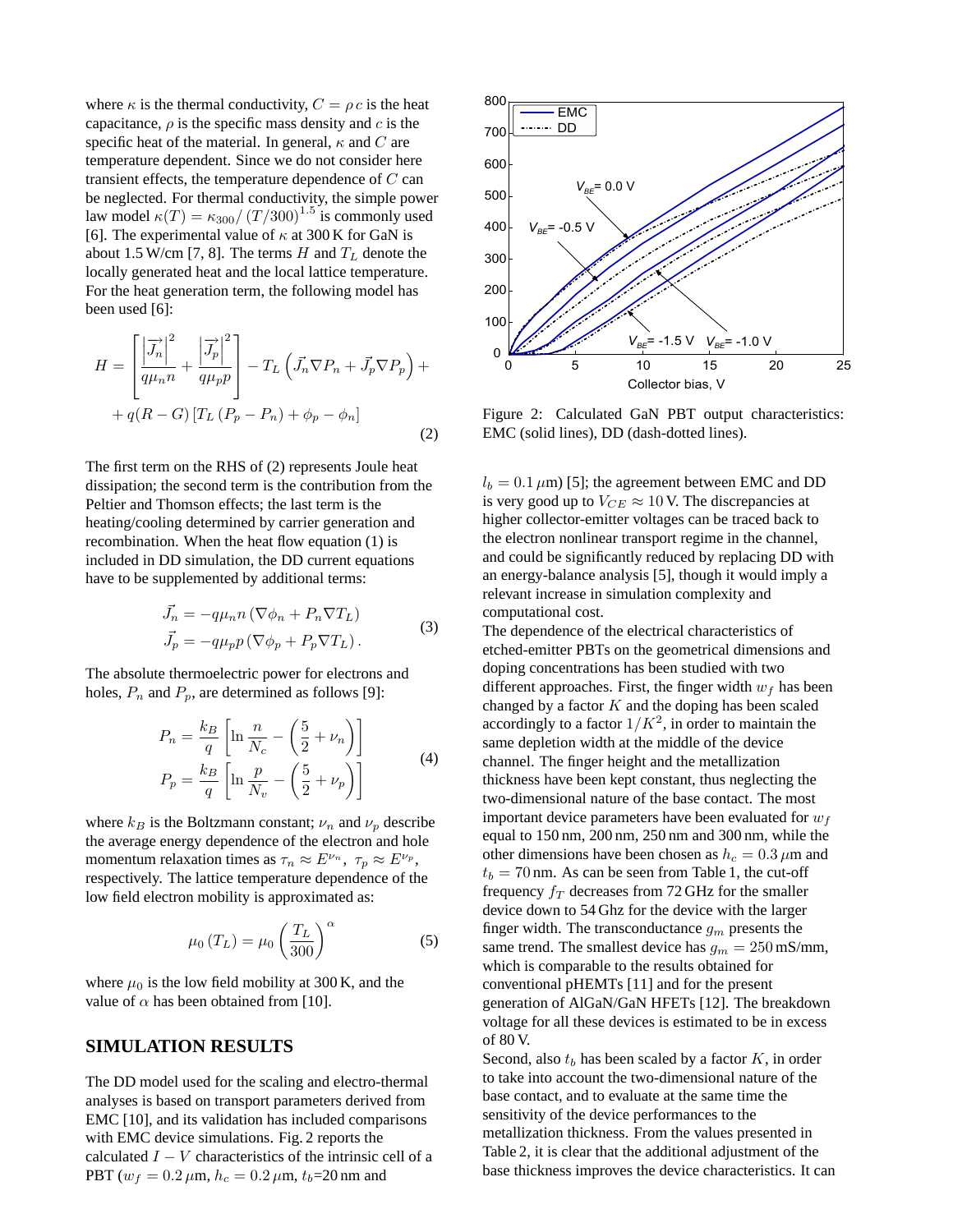Table 1: Scaling effects on GaN PBTs with constant base thickness  $t<sub>b</sub>$ 

| $w_f$ , nm                        | 150 | <b>200</b> | 250     | 300 |  |
|-----------------------------------|-----|------------|---------|-----|--|
| $N_D,\,10^{16}\,\mathrm{cm^{-3}}$ | 8.9 | 5.0        | 3.2     | 2.2 |  |
| $tb$ , nm                         | 70  |            |         |     |  |
| $q_m$ , mS/mm                     | 250 |            | 208 172 | 152 |  |
| $V_{\rm br}$ , V                  | 102 | 93         | 88      | 85  |  |
| $f_T$ , GHz                       | 72  | 68         | 58      | 54  |  |

also be noticed that, even when the metal thickness is doubled, both  $g_m$  and  $f_T$  maintain values that are adequate for microwave amplifier applications.

Table 2: Scaling effects on GaN PBTs with variable base thickness  $t_b$ 

| $w_f$ , nm                        | 150  | 200 | 250  | 300 |
|-----------------------------------|------|-----|------|-----|
| $N_D,\,10^{16}\,\mathrm{cm^{-3}}$ | 10.7 | 6.0 | 3.8  | 2.7 |
| $t_b$ , nm                        | 60   | 80  | 100  | 120 |
| $g_m$ , mS/mm                     | 307  | 256 | 228  | 203 |
| $V_{\rm br}$ , V                  | 102  | 93  | - 77 | 74  |
| $f_T$ , GHz                       | 82   | 72  | 63   | 56  |

In order to investigate thermal effects on device performances and to study alternative cooling strategies, we considered a realistic multi-finger device structure composed of eight unit cells (each with  $w_f = 0.2 \,\mu\text{m}$ ,  $h_c = 0.3 \,\mu\text{m}$ ,  $t_b = 70 \,\text{nm}$ , and base length  $l_b = 0.1 \,\mu\text{m}$ ) and having the base contact in a deep side etch. The thermal boundary conditions were set by placing a heat sink on the top or at the bottom of the device. The temperature distributions corresponding to these two cases are shown in Fig. 3 and Fig. 4 for a working point of  $V_{CE} = 40$  V and  $V_{BE} = 0$  V. When the heat sink is placed on the device top (for instance by using flip-chip bonding) the fingers are isothermal and share equally the total device current. On the contrary, if the heat sink is placed at the bottom, the cooling is much less efficient: the maximum device temperature is more than three times higher than in the former cooling configuration, and additionally a 10 % difference in temperature between the finger at the periphery and the central one is predicted. These combined effects have an obvious substantial impact on the device lifetime and reliability.

## **CONCLUSIONS**

We have presented an analysis of submicron GaN PBTs having, as its main goal, the global structure optimization from the point of view of geometrical scaling and thermal effects. Electro-thermal simulations



Figure 3: Lattice temperature distribution when the heat sink (at  $T = 300 \text{ K}$ ) is placed on the top of the device, at  $V_{BE} = 0$  V and  $V_{CE} = 40$  V.



Figure 4: Lattice temperature distribution when the heat sink (at  $T = 300 \text{ K}$ ) is placed at the bottom of the device, at  $V_{BE} = 0$  V and  $V_{CE} = 40$  V.

have shown that, in order to obtain optimum performance, heat sinking has to be performed from the top of the device. Further investigations are being carried out to evaluate the breakdown voltage with a full band EMC simulator, and to fabricate the presented device structure.

**ACKNOWLEDGEMENTS.** This research was partially funded by BAE SYSTEMS through contract 4046-5 and by CNR (Italian National Research Council) through the MADESS II project. V. Camarchia was partially supported by a scolarship provided by Fondazione Sanpaolo. The authors would like to thank Prof. T. Moustakas, Dr. M. Wraback, Dr. D. Rathman, Prof. F. Bonani, Dr. S. Donati Guerrieri, and Prof. H.-E. Nilsson for useful discussions.